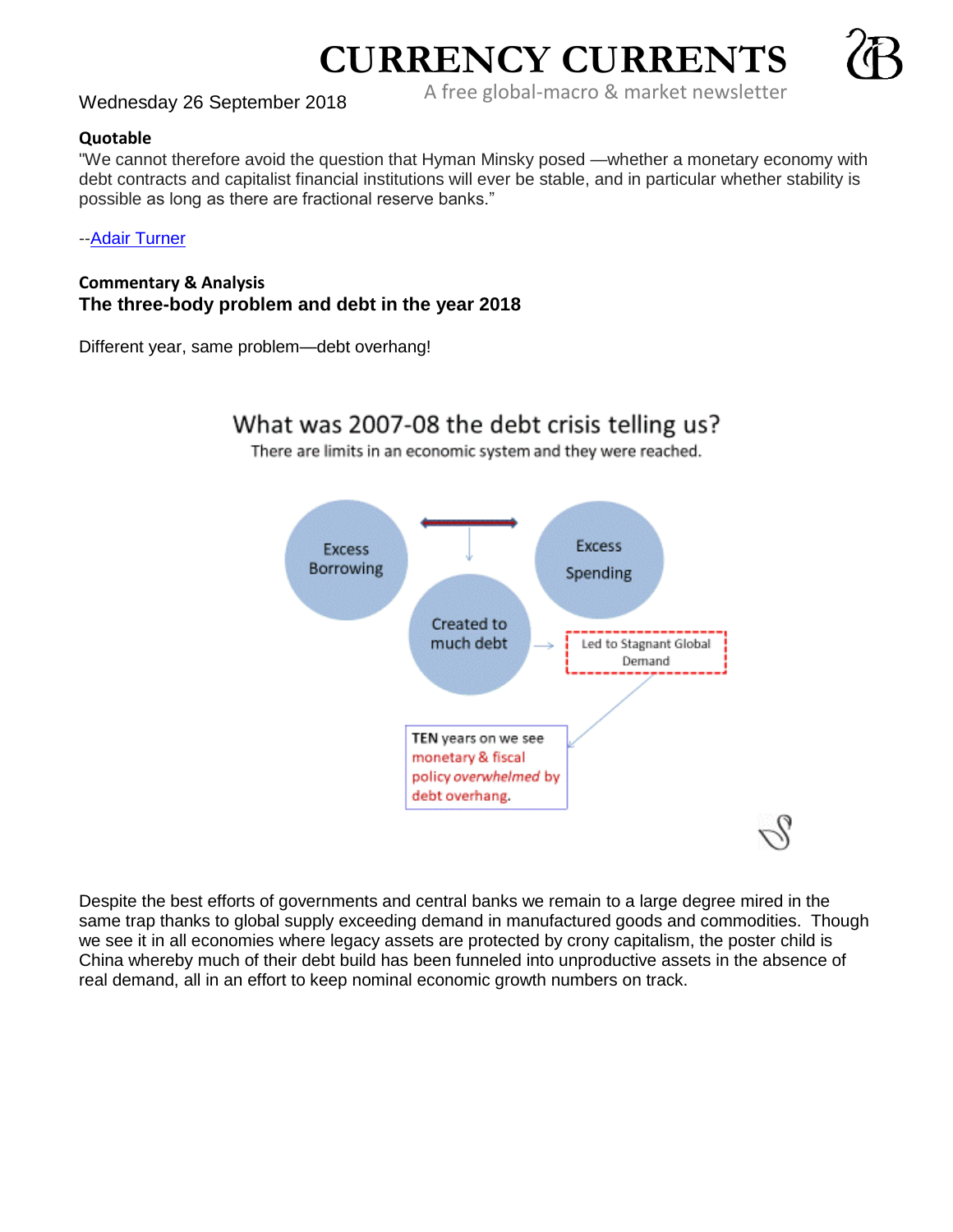

There are many moving parts in the global equation of rebalancing. Let's break it down into three bodies—the United States, Europe, and China—three big developed consumer and capital markets. Just three bodies should make the analysis that much easier. Not!

The three-body problem is inherently difficult from a forecasting perspective, as [French mathematician](http://www.bourbaphy.fr/chenciner.pdf)  [Jules Henri Poincaré w](http://www.bourbaphy.fr/chenciner.pdf)arned, and Nassim Taleb summarized in his book, *The Black Swan*:

"Poincare showed this in a very simple case, famously known as the 'three body problem.' If you have only two planets in the solar style system, with nothing else affecting their course, and you may be able to indefinitely predict the behavior of these planets, no sweat. But at a third body, say a comet, ever so small, between the planets. Initially the third body will cause no draft, no impact; later, with time, its effects on the two bodies may become explosive. Small differences in where this tiny body is located will eventually dictate the future of the behemoth planets.

"Explosive forecasting difficulty comes from complicating the mechanics, ever so slightly. **Our world, unfortunately, is far more complicated than the three-body problem**; it contains far more than three objects."

With the growth of the US economy, thanks to President Trump's tax and regulation cuts, the outlook for the global economy appears less dire than it did just a few years ago. But, a lot of the stimulus to the US economy has created more debt and higher Federal deficits. So, despite some real positive changes taking place in the US, one continues to wonder once the US slows and global debt problem is still with us—what next. Well, what next will not be pretty unless the other two bodies make significant improvements in both their debt profile and ability to generate real growth. So a three-body problem where forecasting confidence is minimal, but one has the gut feeling the probability of a very bad outcome is rising.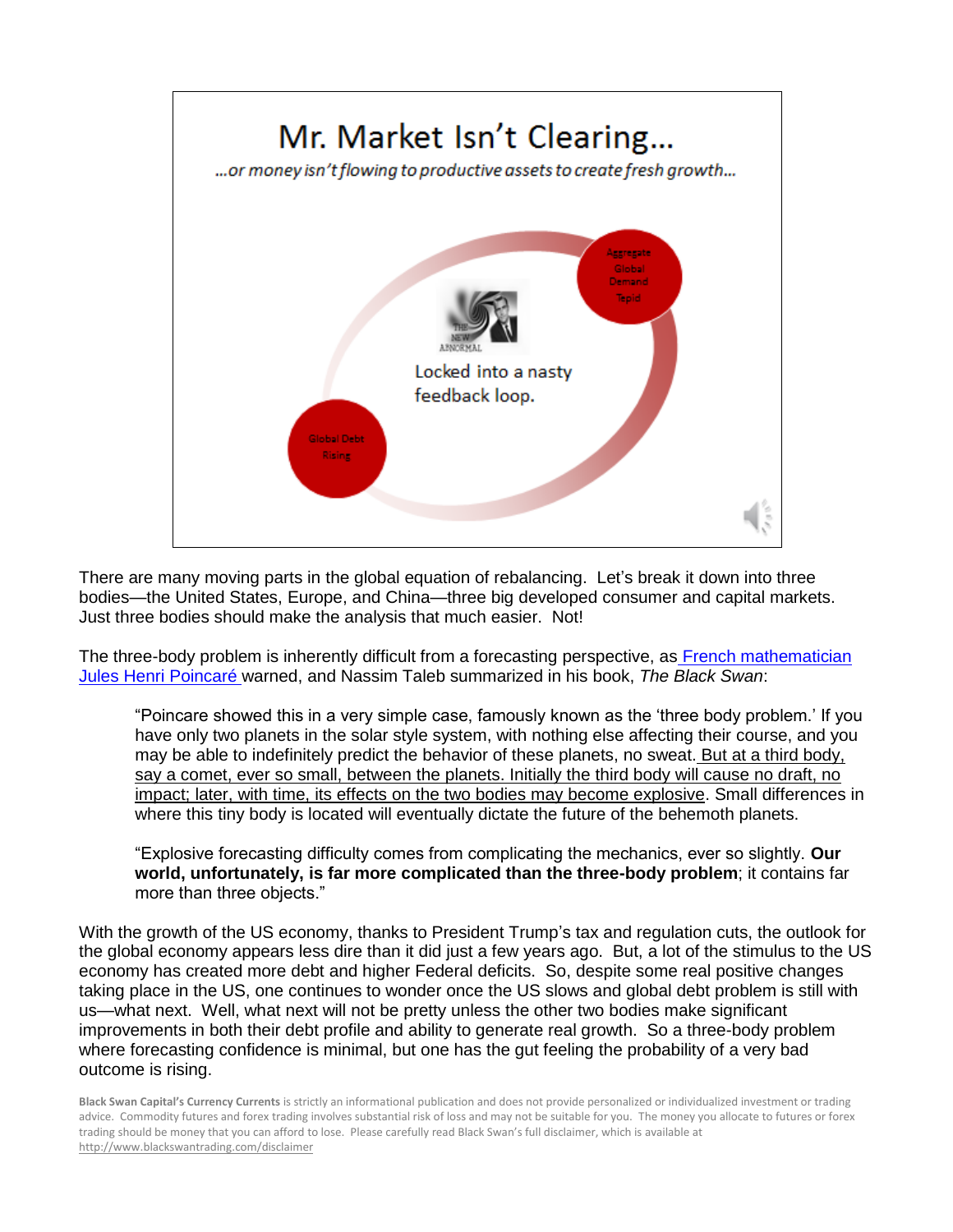In chapter six, "Restoring International Balance in the World," of their excellent book, *The Leaderless Economy*, authors Peter Temin and David Vines write *[our comments]:*

"We extend our story from the problem of Europe to those in the world in this chapter. This is a complex endeavor, the culmination of our intellectual journey. It will take three demanding steps to understand the complexity of world economic relations.

"Our first step concerns the relations between China and United States. These relations resemble those within Europe to an alarming degree. In the case of Europe, our concern for internal and external balance pointed to two possible solutions: a cooperative solution sends us on a path to internal and external balance for all countries, whereas a non-cooperative solution is unpleasant. The same conclusions hold in the case of China and the United States, with one caveat. In Europe, it is clear that Germany must act as a regional hegemon to lead the way to a cooperative European solution. It is less clear who can promote cooperation across the Pacific Ocean, as both China and the United States are contending for hegemonic status.

## *[No one is the answer. And with China now in the midst of its own Monroe Doctrine as it relates to the South China Sea; the great game has become even more dangerous.]*

"… Asia is linked to the United States by the fixed rate between the renminbi and the dollar; by contrast, the euro floats relative to the dollar. We need to understand how external balances are managed under flexible exchange rates to expand our analysis to the world economy.

*[Add to the complexity of a managed Chinese currency based on the whims of Chinese leaders no longer can the Chinese renminbi be considered "fixed" to the dollar. This adds further complexity to our rebalancing problem. Note: the renminbi is at its weakest level against the dollar since December 2016, which isn't helping its case as China is now running its biggest trade surplus ever with the US (see chart below).]*

"Our final step is to put these two an analysis together. To do this we consider what we might call the quote 'three-body problem of the world economy. How can East Asia, the United States, and Europe all coexist harmoniously? The interactions among these bodies cannot be symmetrical, as the exchange rate between United States and China is fixed [managed], or as that between the dollar and the euro is not. This is symmetry makes a three-body problem quite awkward… **The conclusion from our analysis is that cooperative global policies are needed for global growth.** There are many potential problems. Starting with interest rates at zero lower bound means that monetary policy is severely constrained. China may not be able to change its economic policies quickly and abandon its export led development strategy. Europe may not expand as much as it could. The United States might be forced to continue as the legatee market until financial observers concluded that American debt become unserviceable even at lower interest rates. At that point we predict another global financial crisis."

*[The US federal deficit is soaring, and another massive spending bill is about to be signed by the President. In addition, the US is moving quickly off the zero bound interest rate policy (creating a widening spread between itself and Europe; and creating a dollar funding problem which threatens all emerging economies and could trigger a self-reinforcing move into the dollar as a haven—not exactly the stuff of rebalancing.]*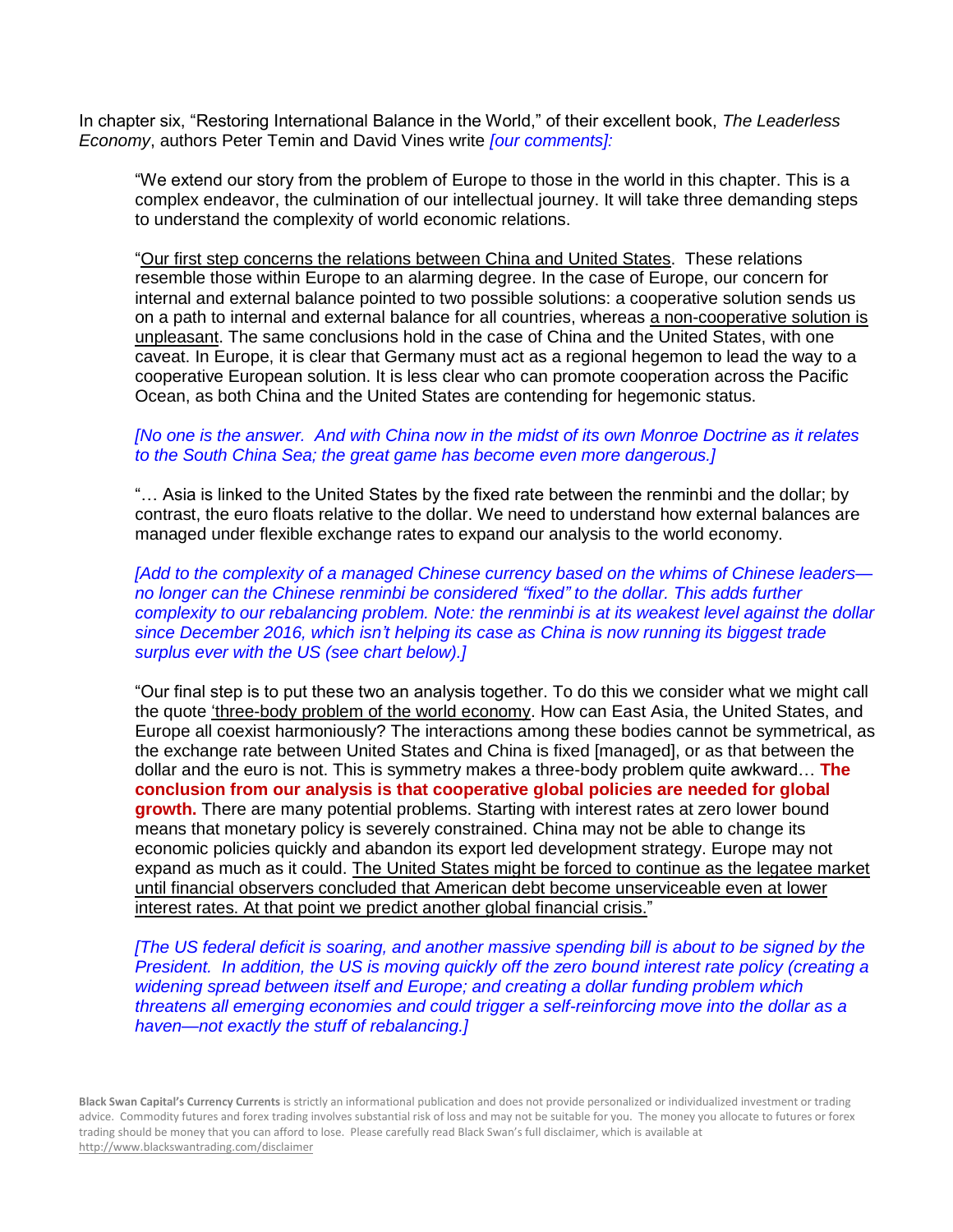

**USD/CNY Daily**: At its weakest level since December 2016…

Rebalancing the global economy is a process that in theory should help global financial stability. Many believed (us included) we would see a significant improvement in those deficit countries moving to less deficit, and those surplus countries moving to less surplus—measured in the diagram below as all the major players moving close to the red dotted line.

The numbers shown in blue are based on 2017 current account as a percentage of GDP compared to circa 2015. As you can see, there hasn't been much movement. It proves many things, including: it is difficult to change a large country's economic policies quickly even if they are trying (and not sure of that given the debt infused growth); it remains easier to take demand from another country in the form of a trade surplus than to create it locally, and in a world where the US dollar is the single dominant reserve currency, a US deficit of significant proportion is a given lest global liquidity be complete sucked out of world.

Now the US has a President who is out of patience and no longer wanting the US consumer to substitute for lack of demand in another country. Granted, there are lots of arguments against that, but the reality is the lack of rebalancing is a major driver of current trade tensions. And when it comes to trade wars, surplus countries (China, Japan, and Germany) are much mover vulnerable than deficit countries (the United States).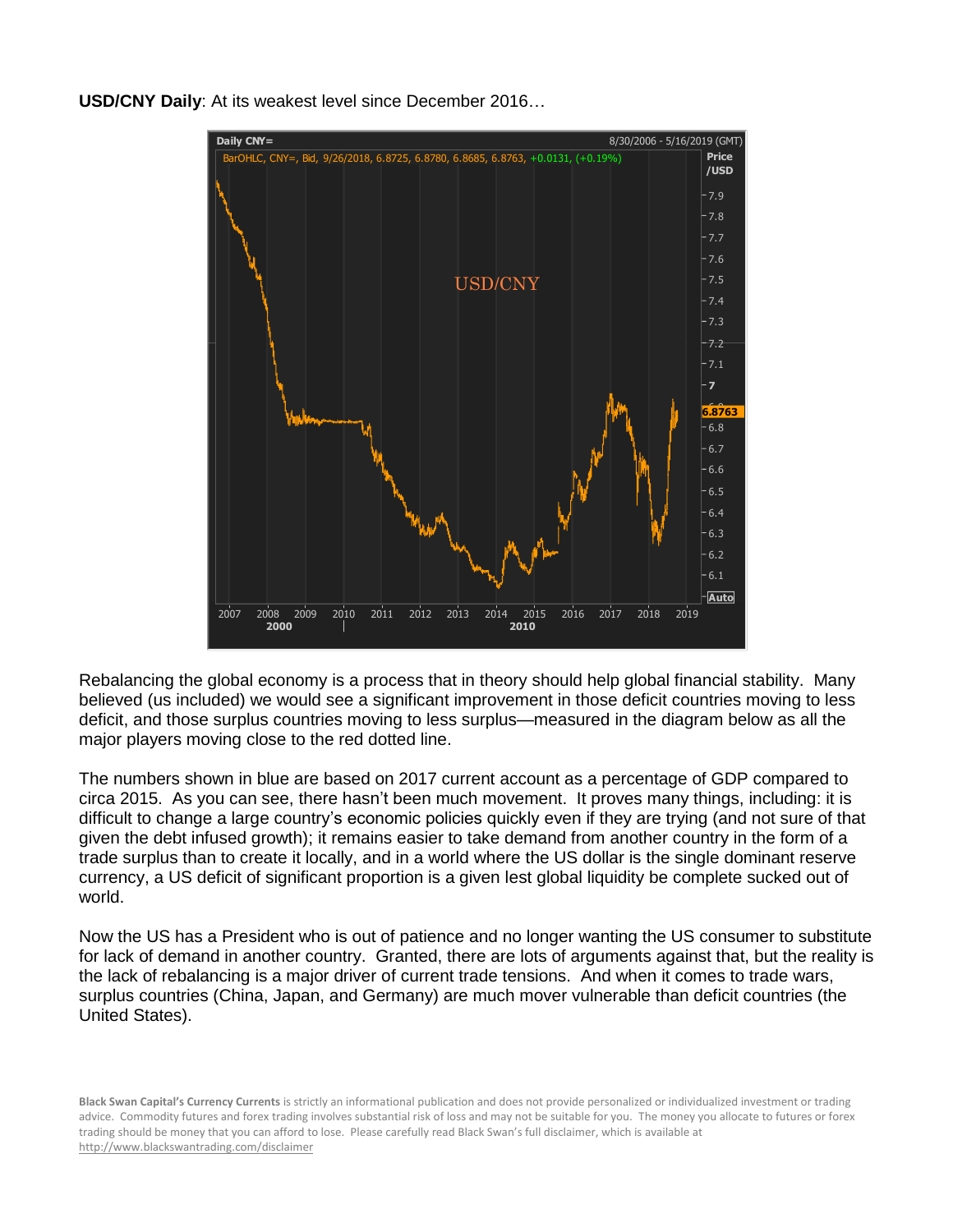## Feedback Loop of Rebalancing – Not much improvement!



Structural Global Change in Demand

A bad omen, especially juxtaposed against this warning from Adair Turner, taken from his exelent book, [Between Debt and the Devil: Money, Credit, and Fixing Global Finance:](https://www.amazon.com/Between-Debt-Devil-Credit-Finance/dp/0691169640/ref=sr_1_1?s=books&ie=UTF8&qid=1484160720&sr=1-1&keywords=between+debt+and+the+devil)

"Achieving that shift [rebalancing] is essential. For if China continued to grow in its recent creditintensive fashion, its debt stock would become daunting, not only in relation to China but also with respect to the whole world. By the early 2020s, China could have a nominal GDP of \$ 20 trillion. **If by then it had a nongovernment debt to GDP of 250% that would be \$ 50 trillion of debt, 3.5 times the size of the U.S. mortgage markets which played such a major role in the origins of the 2007–2008 financial crisis.** And while China's debt mountain is today owed almost entirely within China —and largely by banks, companies, and local governments all ultimately controlled or owned by the state— the more that China progresses toward a more normal market economy and the more that it liberalizes its capital account flows, the greater will be the danger that instability in the Chinese financial system is transmitted to the rest of the world."

Guess what? China is now estimated at around 300 per cent debt-to-GDP level (public and private). This is well into dangerous territory. But short of a massive wealth transfer to its household sector in some form or fashion which continues to be resisted by the rich and powerful, local governments, and SOEs, China is finding it difficult to wean itself off the debt-for-growth game despite the fact each dollar of debt is producing less and less growth. The trade-off to not making some type of wealth transfer to increase the household share of the economy (real rebalancing) and reigning in credit growth is rising unemployment and slower growth. Thus, you can see why now is a very bad time for China to get into a